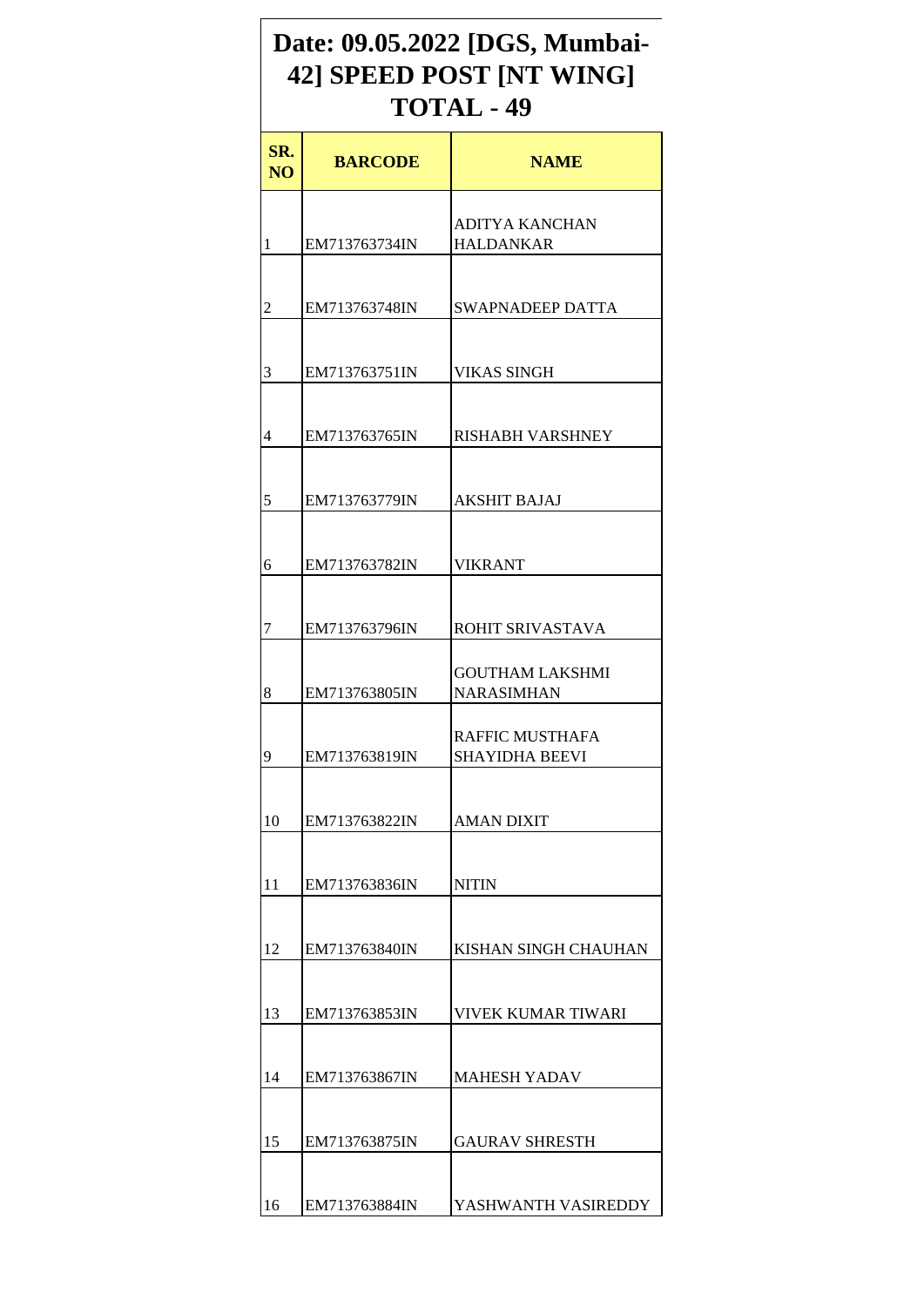| SR.<br>N <sub>O</sub> | <b>BARCODE</b> | <b>NAME</b>                                 |
|-----------------------|----------------|---------------------------------------------|
|                       |                |                                             |
| 17                    | EM713763898IN  | AJEET SINGH SOLANKI                         |
|                       |                |                                             |
| 18                    | EM713763907IN  | <b>SAMARTH JAIN</b>                         |
| 19                    | EM713763915IN  | NAVAL YADAV                                 |
|                       |                |                                             |
| 20                    | EM713763924IN  | LAL SOORYAN LAL BABU                        |
|                       |                |                                             |
| 21                    | EM713763938IN  | <b>MANISH DHAMA</b>                         |
| 22                    | EM713763941IN  | NIKHIL KUKRETI                              |
|                       |                |                                             |
| 23                    | EM713763955IN  | <b>ANIKET RATHORE</b>                       |
|                       |                |                                             |
| 24                    | EM713763969IN  | YASH VARDHAN YADAV                          |
| 25                    | EM713763972IN  | <b>SHUBHAM SHIV KUMAR</b>                   |
|                       |                |                                             |
| 26                    | EM713763986IN  | <b>ANAND KUMAR</b>                          |
| 27                    | EM713763990IN  | <b>BADSHA MUKHERJEE</b>                     |
|                       |                |                                             |
| 28                    | EM713764006IN  | NAVJOT JANDYAL                              |
|                       |                |                                             |
| 29                    | EM713764010IN  | DHINESH RAJ JEYAPAUL                        |
| 30                    | EM713764023IN  | <b>MUTHUMULLA</b><br><b>RAVIKANTH REDDY</b> |
|                       |                |                                             |
| 31                    | EM713764037IN  | <b>HARSH KAREER</b>                         |
| 32                    | EM713764045IN  | <b>VISHAL</b>                               |